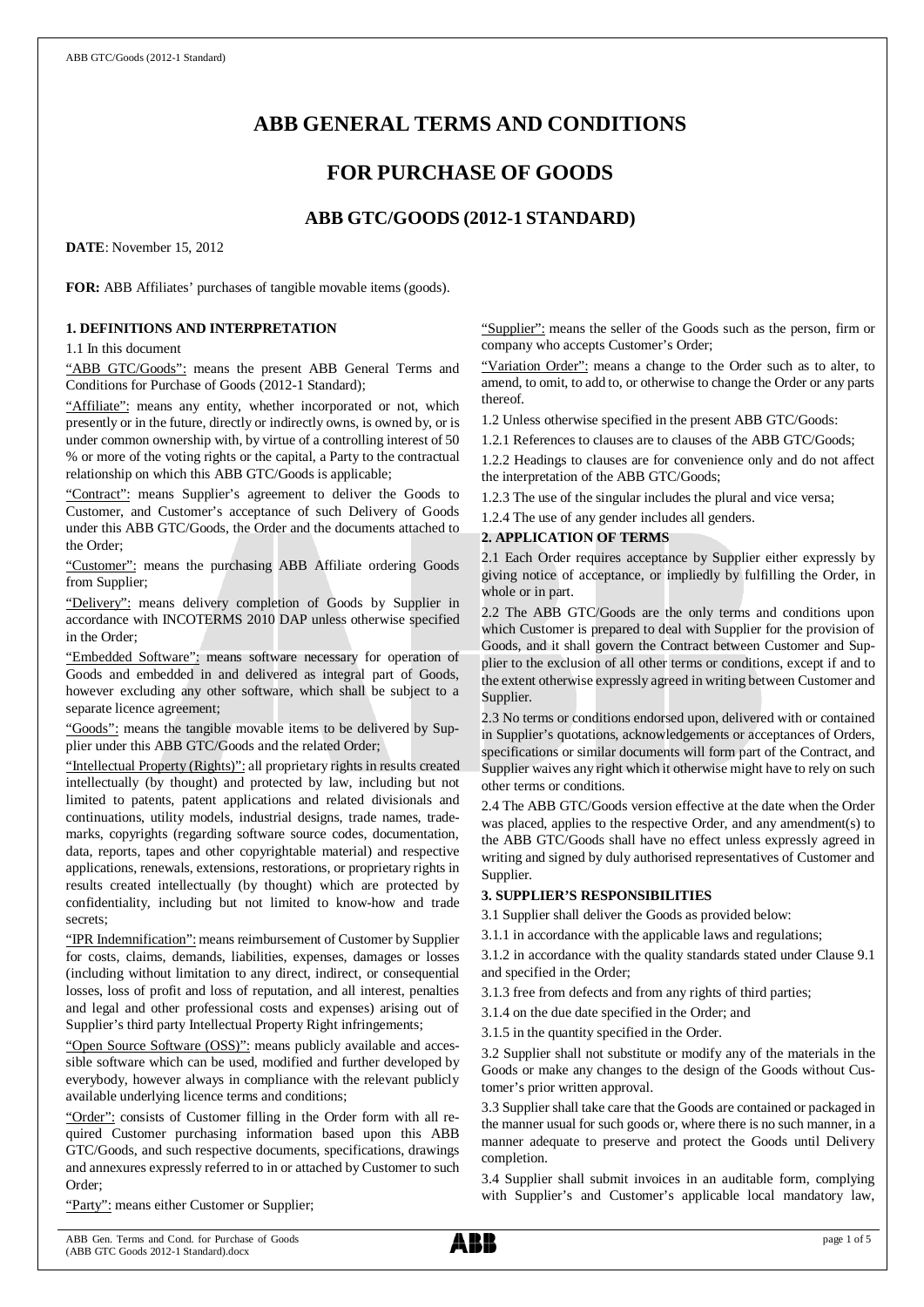#### ABB GTC/Goods (2012-1 Standard)

generally accepted accounting principles and the specific Customer requirements, containing the following minimum information: Supplier name, address and reference person including contact details (telephone, e-mail etc.); invoice date; invoice number; Order number (same as stated in the Order); Supplier number (same as stated in the Order); address of Customer; quantity; specification of Goods supplied; price (total amount invoiced); currency; tax or VAT amount; tax or VAT number; payment terms.

3.5 Invoices shall be issued to Customer as stated in the Order and sent to the invoice address specified in the Order.

3.6 Customer may issue Variation Orders to Supplier to alter, amend, omit, add to, or otherwise change ordered Goods or parts thereof, and Supplier shall carry out such Variation Orders under the Order and/or ABB GTC/Goods. Agreed unit prices stated in the Order and/or otherwise agreed between Customer and Supplier shall apply.

3.7 In no event Supplier shall suspend the Delivery of any Goods to Customer.

#### **4. CUSTOMER'S RESPONSIBILITIES**

4.1 In consideration of the Goods delivered by Supplier in accordance with the terms and conditions of the respective Order and the ABB GTC/Goods, Customer shall pay to Supplier the purchase price stated in the Order provided the invoice fulfils the requirements of Clause 3.4.

4.2 Customer reserves the right to set off such amount owed to Supplier, or withhold payment for Goods not provided in accordance with the Order and the ABB GTC/Goods.

#### **5. DELIVERY**

5.1 The Goods shall be delivered in accordance with INCOTERMS 2010 DAP, to the point of delivery specified in the Order, or Customer's place of business if no other point of delivery has been specified by Customer.

5.2 Supplier shall ensure that each Delivery is accompanied by a delivery note, which shall contain the following minimum information (unless required otherwise by Customer): the Order number, date of Order, number of packages and contents and, in the case of part delivery, the outstanding balance remaining to be delivered.

5.3 The Goods shall be delivered during Customer's business operation hours unless otherwise requested by Customer.

5.4 Upon Delivery, Supplier (or its appointed carrier) shall provide Customer with such export documents as are necessary together with a delivery note.

5.5 Ownership (title) of the Goods shall pass to Customer at Delivery, except if otherwise expressly agreed. However, to the extent that the Goods contain Embedded Software, ownership (title) regarding such Embedded Software shall not be passed to Customer, however Customer and all users shall have a worldwide, irrevocable, perpetual, royalty-free right to use the Embedded Software as an integral part of such Goods or for servicing the Goods. In the event the Embedded Software or any part thereof is owned by a third party, Supplier shall be responsible for obtaining the respective software licences necessary from the third party before Delivery to comply with its obligations under the Order.

5.6 In the event the Embedded Software contains or uses Open Source Software, Supplier must fully specify and inform Customer in writing and prior to Delivery about all Open Source Software implemented into or used by the Embedded Software. In the event that Customer cannot approve any Open Source Software components contained in or used by the Embedded Software, Supplier agrees to replace or substitute the affected Open Source Software component(s) contained in or used by the Embedded Software.

5.7 Supplier shall invoice Customer upon Delivery in accordance with Clause 3.4, but such invoicing shall be conducted separately from despatch of the Goods to Customer.

#### **6. ACCEPTANCE OF GOODS**

6.1 Customer shall not be deemed to have accepted any Goods until it has had a reasonable time to inspect them following Delivery or, in the case of a defect in the Goods, until a reasonable time after such defect has become apparent.

6.2 If any Goods delivered to Customer do not comply with Clause 3 (Supplier's Responsibilities), or are otherwise not in conformity with the Order, then, without limiting any other right or remedy that Customer may have under Clause 10 (Remedies), Customer may reject the Goods and request replacement of the Goods or recover all payments made to Supplier by Customer.

#### **7. DELAYED DELIVERY**

If Delivery of the Goods does not comply with the agreed delivery date(s) then, without prejudice to any other rights which it may have, Customer reserves the right to:

7.1 terminate the Contract in whole or in part;

7.2 refuse any subsequent delivery of the Goods which Supplier attempts to make;

7.3 recover from Supplier any expenditure reasonably incurred by Customer in obtaining the Goods in substitution from another supplier;

7.4 claim damages for any additional costs, loss or expenses incurred by Customer which are reasonably attributable to Supplier's failure to deliver the Goods on the agreed delivery date; and

7.5 claim additional compensation for liquidated damages if such compensation right is expressly stated in the respective Order.

#### **8. INSPECTION OF GOODS**

8.1 At any time prior to Delivery and during Supplier's business hours, Customer shall have the right at its cost to (i) inspect the Goods and Supplier's manufacturing units upon providing reasonable notice, and/or (ii) request test samples of the respective Goods, or any parts or materials thereof.

8.2 If the results of such inspection or test sampling cause Customer to be of the opinion that the Goods do not conform or are unlikely to conform with the Order or with any specifications and/or patterns supplied or advised by Customer to Supplier, Customer shall inform Supplier and Supplier shall immediately take such action as is necessary to ensure conformity with the Order. In addition Supplier shall carry out such necessary additional inspection or testing at Supplier's own cost whereby Customer shall be entitled to be present and in attendance.

8.3 Notwithstanding any inspection or test sampling by Customer, Supplier shall remain fully responsible for the Goods compliance with the Order. This applies whether or not Customer has exercised its right of inspection and/or testing and shall not limit Supplier's obligations under the Order. For the avoidance of doubt, inspection or testing of Goods by Customer shall in no event exempt Supplier from or limit Supplier's warranties or liability in any way.

#### **9. WARRANTY**

9.1 Supplier warrants that the Goods:

9.1.1 comply with all agreed specifications, including all specified material, workmanship and the like, documentation and quality requirements, or in absence thereof are fit for the purposes for which goods of the same description type would ordinarily be used and keep the functionality and performance as expected by Customer according to Supplier's information, documentation and statements;

9.1.2 are fit for any particular purpose expressly or impliedly made known to Supplier in the Order and/or Order related documents;

9.1.3 are new and unused at the date of Delivery;

9.1.4 are free from defects and rights of third parties;

9.1.5 possess the qualities which Supplier has held out to Customer as a sample or model;

9.1.6 comply with Clause 12 (Compliance with Relevant Law).

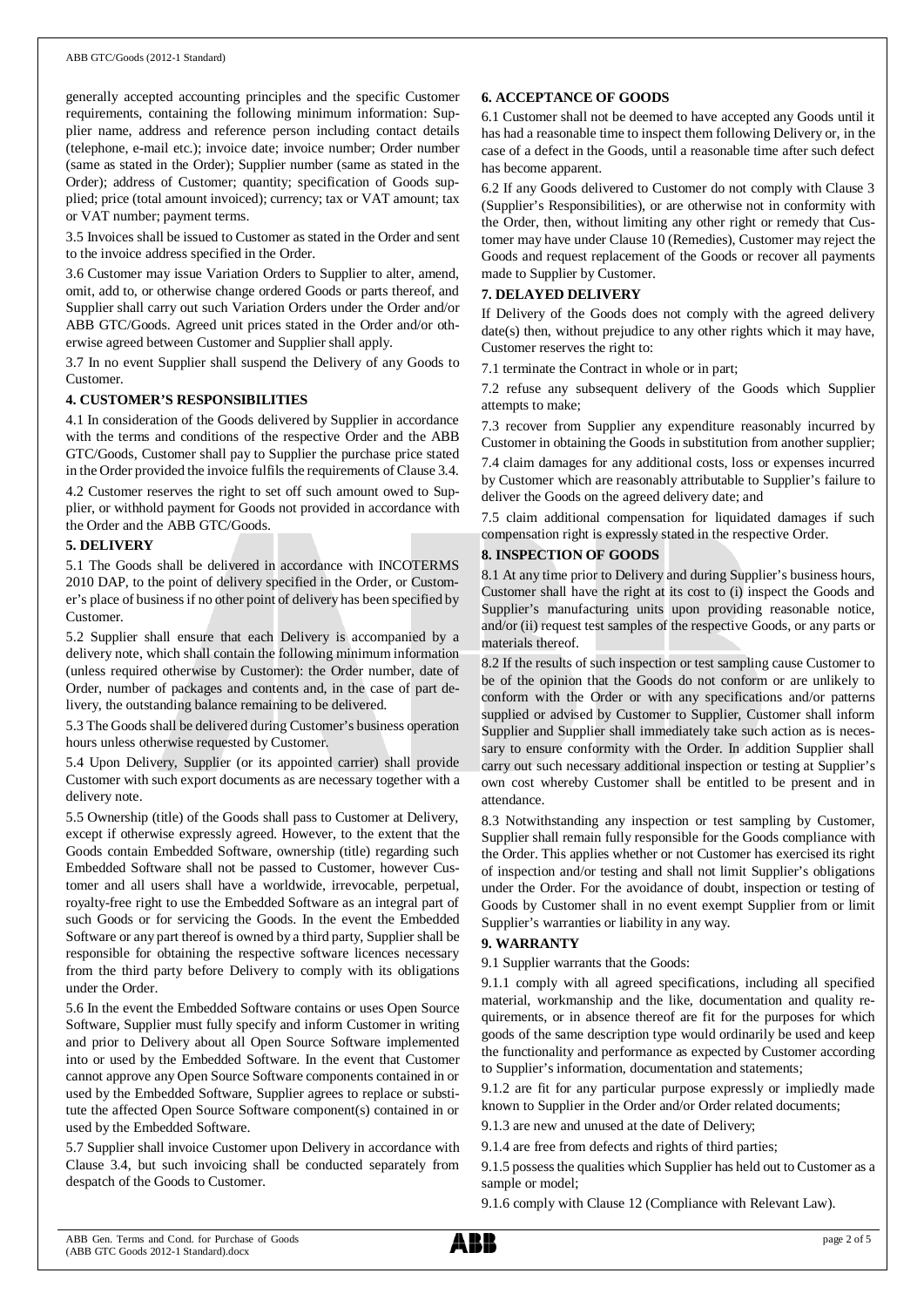9.2 The warranty period shall be twenty four (24) months from Delivery, or such other time period stated in the Order or otherwise expressly agreed in the Contract.

9.3 In case of non-compliance with the warranty provided under this Clause, Customer shall be entitled to enforce the remedies provided in Clause 10 (Remedies) hereunder.

#### **10. REMEDIES**

10.1 In case of breach of warranty under Clause 9 (Warranty) or if Supplier otherwise fails to comply with any of the terms of the respective Order, Customer shall give notice in writing to Supplier of such breach of warranty and provide Supplier an opportunity to swiftly remedy it. If no Supplier action to remedy such breach has been taken within forty eight (48) hours of receiving such Customer notification, Customer shall be entitled to any one or more of the following remedies at its own discretion and at Supplier's own expense:

10.1.1 to give Supplier another opportunity to carry out any additional work necessary to ensure that the terms and conditions of the Order are fulfilled;

10.1.2 to carry out (or to instruct a third party to carry out) any additional work necessary to make the Goods comply with the Order;

10.1.3 to obtain prompt replacement of the defective Goods by Goods conforming with the Order without defects;

10.1.4 to refuse to accept any further Goods, but without exemption from Supplier's liability for the defective Goods delivered by Supplier;

10.1.5 to claim such damages as may have been sustained by Customer as a result of Supplier's breaches of the respective Order;

10.1.6 to terminate the Contract in accordance with Clause 15.2.

10.2 In the event that Clauses 10.1.1, 10.1.2 or 10.1.3 apply, the entire warranty period of Clause 9.2 shall be restarted.

10.3 The rights and remedies available to Customer and contained in the ABB GTC/Goods are cumulative and are not exclusive of any rights or remedies available at law or in equity.

# **11. INTELLECTUAL PROPERTY**

11.1 In the event that the Goods (and/or the Embedded Software) delivered by Supplier infringe any third party Intellectual Property Rights, Supplier shall, notwithstanding anything provided to the contrary or otherwise contained in this ABB GTC/Goods, the Order, or the Contract, provide IPR Indemnification to Customer. The IPR Indemnification applies whether or not Supplier may have been negligent or at fault and does not limit any further compensation rights of Customer. Supplier's obligation to indemnify Customer as provided under this Clause shall not apply if and to the extent the liability or damage was caused by Customer's own pre-existing Intellectual Property Rights contributed to, or implemented into the Goods provided by Supplier.

11.2 If any infringement claim is made against Customer, Customer may without prejudice to its rights under Clause 11.1 also request at its discretion and at Supplier's cost that Supplier (i) procures for Customer the right to continue using the Goods; (ii) modifies the Goods so that they cease to be infringing; or (iii) replaces the Goods so that they become non-infringing.

11.3 In the event Supplier cannot fulfil Customer's above request, Customer shall be entitled to terminate the Order, to reclaim all sums which Customer has paid to Supplier under the Order and to claim compensation in accordance with Clause 11.1 and for any other costs, losses or damages incurred whatsoever.

# **12. COMPLIANCE WITH RELEVANT LAW**

12.1 The Goods covered by this ABB GTC/Goods shall be provided by Supplier in compliance with all relevant legislation, regulations, and codes of practice, guidance and other requirements of any relevant government or governmental agency applicable to Supplier. To the extent that such regulations are advisory rather than mandatory, the standard of compliance to be achieved by Supplier shall be in compliance with the generally accepted best practice of the relevant industry.

12.2 Both Parties warrant that each will not, directly or indirectly, and that each has no knowledge that the other Party or any third parties will, directly or indirectly, make any payment, gift or other commitment to its customers, to government officials or to agents, directors and employees of each Party, or any other party in a manner contrary to applicable laws (including but not limited to the U. S. Foreign Corrupt Practices Act and, where applicable, legislation enacted by member states and signatories implementing the OECD (Convention Combating Bribery of Foreign Officials), and shall comply with all relevant laws, regulations, ordinances and rules regarding bribery and corruption. Nothing in this ABB GTC/Goods shall render either Party or any of its Affiliates liable to reimburse the other for any such consideration given or promised.

12.3 Either Party's material violation of any of the obligations contained in this Clause 12 (Compliance with Relevant Law) may be considered by the other Party to be a material breach of the respective contractual relationship for the sale of Goods to which this ABB GTC/Goods applies, and shall entitle such Party to terminate such contractual relationship with immediate effect and without prejudice to any further right or remedies under such contractual relationship or applicable law.

12.4 Supplier shall indemnify without any agreed limitations Customer for all liabilities, damages, costs, or expenses incurred as a result of any such violation of the above mentioned obligations and termination of the respective contractual relationship for the sale of Goods.

12.5 Upon signing an Order to which this ABB GTC/Goods applies, Supplier herewith acknowledges and confirms that it has been provided information on how to access ABB's Code of Conduct and ABB's Supplier Code of Conduct online (Web portal: [www.abb.com](http://www.abb.com/)). Supplier agrees to perform its contractual obligations under the ABB GTC/Goods and the respective contractual relationship with substantially similar standards of ethical behaviour as stated in the above mentioned ABB Codes of Conduct.

12.6 Supplier must comply with the ABB Lists of Prohibited and Restricted Substances (available under [www.abb.com](http://www.abb.com/) - Supplying to ABB - Doing Business with ABB).

# **13. CONFIDENTIALITY AND DATA PROTECTION**

# 13.1 Supplier shall:

13.1.1 Unless otherwise agreed in writing, keep in strict confidence all technical or commercial information, specifications, inventions, processes or initiatives of Customer which have been disclosed to Supplier by Customer or its agents and any other information concerning Customer's business or its products and/or its technologies, and which Supplier obtains in connection with the Goods (whether before or after acceptance of the Order). Supplier shall restrict disclosure of such confidential material to such of its employees, agents or sub-contractors as need to know the same for the purpose of the provision of the Goods to Customer. Supplier shall ensure that such employees, agents, sub-contractors or other third parties are subject to and comply with the same obligations of confidentiality as applicable to Supplier and shall be liable for any unauthorized disclosures;

13.1.2 Apply reasonable safeguards against the unauthorised disclosure of Customer's confidential and proprietary information and protect confidential information in accordance with the generally accepted standards of protection in the related industry, or in the same manner and to the same degree that it protects its own confidential and proprietary information – whichever standard is the higher. Supplier may disclose confidential information to "Permitted Additional Recipients" (which means Supplier's authorised representatives, including auditors, counsels, consultants and advisors) provided always that such Permitted Additional Recipients sign with Supplier a confidentiality agreement with terminology substantially similar hereto or where

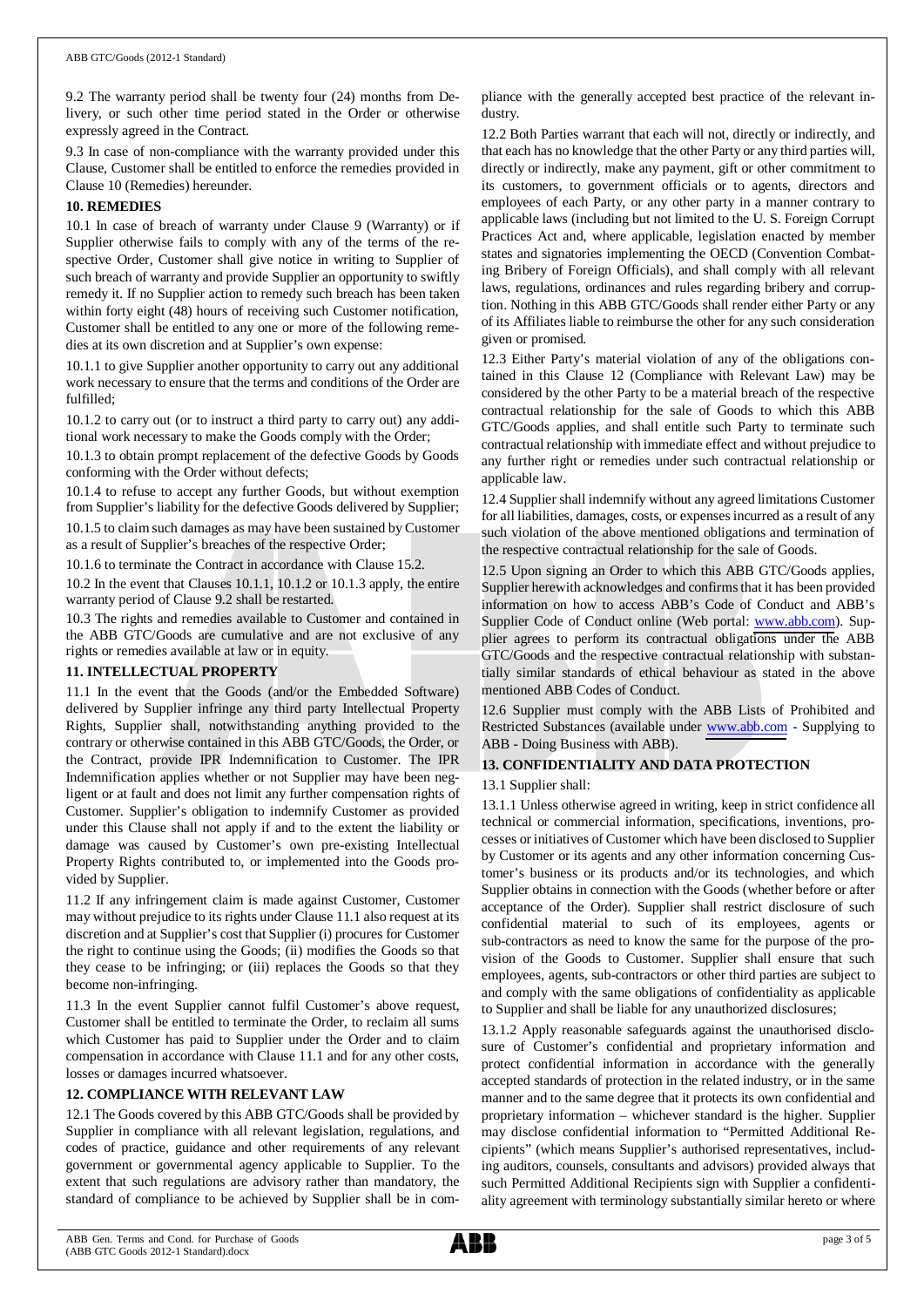applicable, are required to comply with codes of professional conduct ensuring confidentiality of such information;

13.1.3 Take all necessary steps to ensure that Customer's data or information which come into its possession or control in the course of delivering the Goods are protected. In particular Supplier shall not (i) use Customer's data or information for any other purposes than for delivering the Goods, or (ii) reproduce the data or information in whole or in part in any form except as may be required by the respective contractual documents, or (iii) disclose Customer's data or information to any third party not authorised by Customer to receive it, except with the prior written consent of Customer;

13.1.4 Install and update at its own costs required adequate virus protection software and operating system security patches for all computers and software utilized in connection with delivering the Goods and shall provide updates to Customer if so requested by Customer.

13.2 Supplier agrees that Customer shall be allowed to provide any information received from Supplier to any other ABB Affiliate.

#### **14. LIABILITY AND INDEMNITY**

14.1 Without prejudice to applicable mandatory law or unless otherwise agreed between the Parties, Supplier shall compensate/indemnify Customer for all damages and losses in connection with the Goods whether or not Supplier may have been negligent or at fault (i) for Supplier's breaches of the terms of Contract, and (ii) for any claim, except for IPR Indemnification for which Clause 11 (Intellectual Property) applies, made by a third party (including employees of Supplier) against Customer in connection with the Goods and to the extent that the respective liability, loss, damage, injury, cost or expense was caused by, relates to or arises from the Goods delivered by Supplier and/or its sub-contractors. Upon Customer's request Supplier shall defend Customer against any third party claims.

14.2 Supplier shall be responsible for observance of all of its suppliers and/or sub-contractors, and it shall be responsible for the acts, defaults, negligence or obligations of any of its suppliers and/or sub-contractors, its agents, servants or workmen as fully as if they were the acts, defaults, negligence or obligations of Supplier.

14.3 The provisions of this Clause 14 (Liability and Indemnity) shall survive any performance, acceptance or payment pursuant to this ABB GTC/Goods and shall extend to any substituted or replacement Goods delivered by Supplier to Customer.

14.4 Unless otherwise expressly stated in the respective Order, Supplier shall maintain in force, and upon request provide evidence of, adequate liability insurance and statutory worker's compensation/employer's liability insurance with reputable and financially sound insurers. Nothing contained in this Clause 14 (Liability and Indemnity) shall relieve Supplier from any of its contractual or other legal liabilities. The insured amount cannot be considered nor construed as limitation of liability.

14.5 Customer reserves the right to set off any claims under the Order against any amounts owed to Supplier.

# **15. TERM AND TERMINATION OF ORDERS**

15.1 The respective contractual relationship established by an Order under this ABB GTC/Goods may be terminated for convenience in whole or in part by Customer upon giving Supplier thirty (30) calendar days written notice, unless otherwise expressly stated in the relevant Order. In such event Customer shall pay to Supplier the value of the already delivered but unpaid parts of the Goods and proven direct costs reasonably incurred by Supplier for the undelivered and unpaid parts of the Goods, however in no event more than the agreed purchase price for the Goods under the respective Order. No further compensation shall be due to Supplier.

15.2 In the event of Supplier's breach of the Contract, including a breach of warranty, Customer shall be entitled to terminate the respective Contract established by an Order under this ABB GTC/Goods

if Supplier fails to take adequate and timely actions to remedy a breach as requested by Customer. In such event, Customer shall have no obligation to compensate Supplier for the already delivered but unpaid parts of the Goods and Supplier shall be obliged to pay back to Customer any remuneration received from Customer for the Goods and take back the Goods at Supplier's own cost and risk.

15.3 Upon termination Supplier shall immediately and at Supplier's expense safely return to Customer all respective Customer property (including any documentation, data, and applicable Intellectual Property) and Customer information then in Supplier's possession or under Supplier's control and provide Customer with the complete information and documentation about the already delivered parts of the Goods.

#### **16. FORCE MAJEURE**

16.1 Neither Party shall be liable for any delay in performing or for failure to perform its obligations under a respective Order if the delay or failure results from an event of "Force Majeure." For clarification, Force Majeure means an event that was not foreseeable by the affected Party at the time of execution of the respective Order, is unavoidable and outside the control of the affected Party, and for which the affected Party is not responsible, provided such event prevents the affected Party from performing the respective Order despite all reasonable efforts, and the affected Party provides notice to the other Party within five (5) calendar days from occurrence of the respective event of Force Majeure.

16.2 If an event of Force Majeure occurs which exceeds thirty (30) calendar days either Party shall have the right to terminate the relevant Order forthwith by written notice to the other Party without liability to the other Party. Each Party shall use its reasonable endeavours to minimise the effects of any event of Force Majeure.

# **17. ASSIGNMENT AND SUB-CONTRACTING**

17.1 Supplier shall not assign, sub-contract, transfer, or encumber an Order or any parts thereof (including any monetary receivables from Customer) without prior written approval of Customer.

17.2 Customer may at any time assign, transfer, encumber, sub-contract or deal in any other manner with all or any of its rights or obligations under the respective Order and/or ABB GTC/Goods to any of its own ABB Affiliates.

#### **18. NOTICES**

Any notice shall be given by sending the same by registered mail, courier, fax or by e-mail to the address of the relevant Party as stated in the Order or to such other address as such Party may have notified in writing to the other for such purposes. E-mail and fax expressly require written confirmation issued by the receiving Party. Electronic read receipts may not under any circumstances be deemed as confirmation of notice. Electronic signatures shall not be valid, unless expressly agreed in writing by duly authorised representatives of the Parties.

# **19. WAIVERS**

Failure to enforce or exercise, at any time or for any period, any term of the ABB GTC/Goods or an Order does not constitute, and shall not be construed as, a waiver of such term and shall not affect the right later to enforce such term or any other term herein contained.

#### **20. GOVERNING LAW AND DISPUTE SETTLEMENT**

20.1 The respective Order and/or ABB GTC/Goods shall be governed by and construed in accordance with the laws of the country (and/or the state, as applicable) of Customer's legal registration, however under exclusion of its conflict of law rules and the United Nations Convention on International Sale of Goods. In the event Customer is registered in the United States of America, the applicable law shall be the laws of the State of New York.

20.2 For domestic dispute resolution matters, whereby Customer and Supplier are registered in the same country, any dispute or difference arising out of or in connection with the respective Order and/or ABB